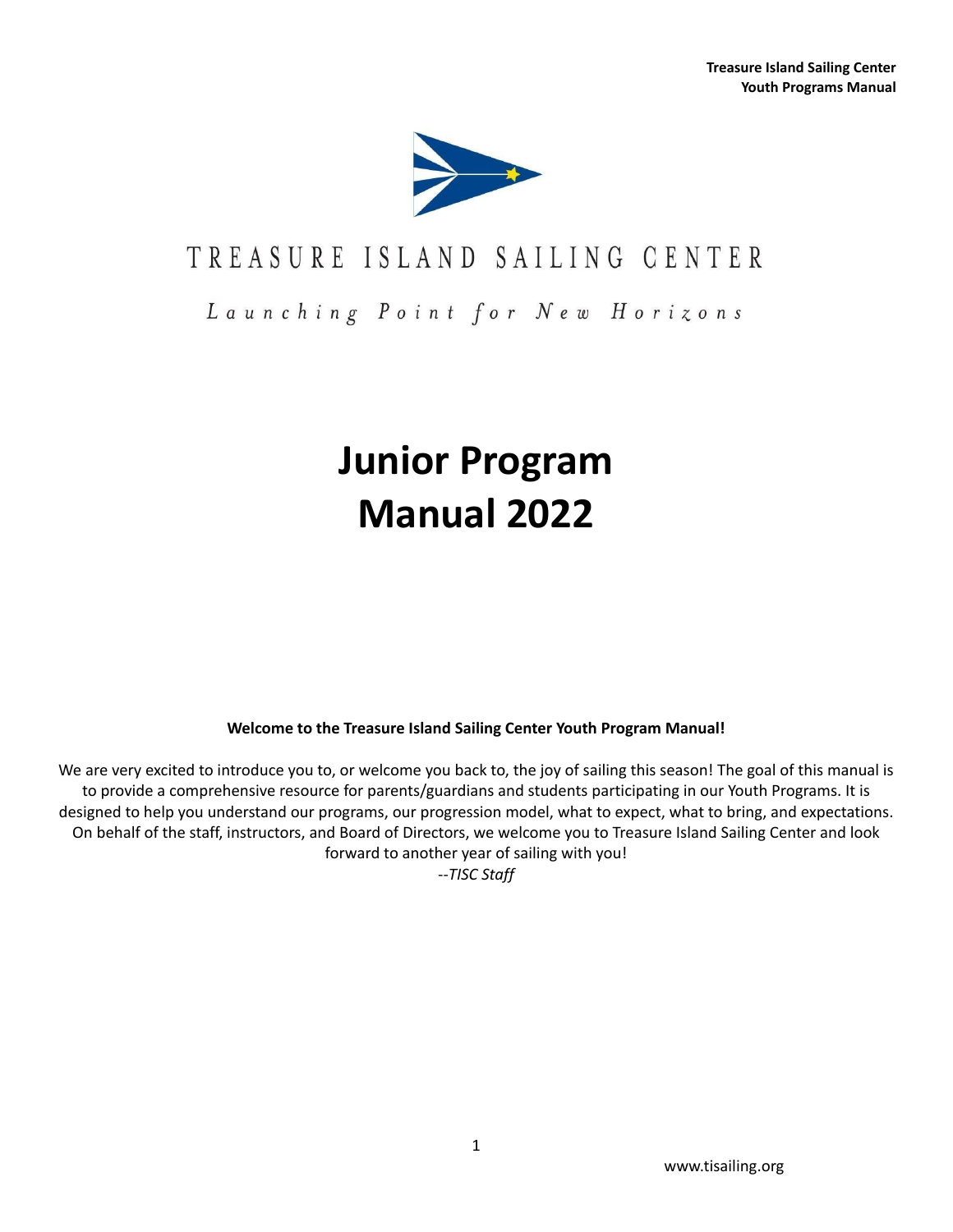### **Content**

| Mission of the Treasure Island Sailing Center              |                |
|------------------------------------------------------------|----------------|
| <b>Goals &amp; Outcomes</b>                                | 3              |
| Meet our Staff                                             | 3              |
| Our Instructors                                            | 3              |
| Program Overview                                           | 4              |
| Scholarships                                               | 4              |
| Hours of Operation                                         | 4              |
| <b>Extended Care</b>                                       | 4              |
| Daily Summer Schedule                                      | 4              |
| Sign-In / Out Procedures                                   | 5              |
| Early Pick-Up Procedure                                    | 5              |
| Authorization To Pick Up Campers<br>Boating & Water Safety | 5<br>5         |
| Swim Checks                                                | 5              |
| <b>Helmets</b><br>What to Bring                            | 6<br>6         |
| What NOT to Bring                                          | 6              |
| Lunches                                                    | 6              |
| Transportation                                             | $\overline{7}$ |
| Fall & Spring Sailing                                      | 7              |
| <b>Family Sailing</b>                                      | 7              |
| <b>Testimonials and Quotes</b>                             | 7              |
| Parent Policy and Volunteering                             | 8              |
| Medications                                                | 8              |
| Supporting your Child                                      | 8              |
| Injury/Accident                                            | 8              |
| Covid 19 Policies                                          | 8              |
| Dial My Call                                               | 9              |
| Lost and Found                                             | 9              |
| <b>Changing Room Policy</b>                                | 9              |
| Safety Rules and Expectations                              | 9              |
| <b>Discipline Policy</b>                                   | 10             |
| Refund/Transfer / Wait-List Policies                       | 10             |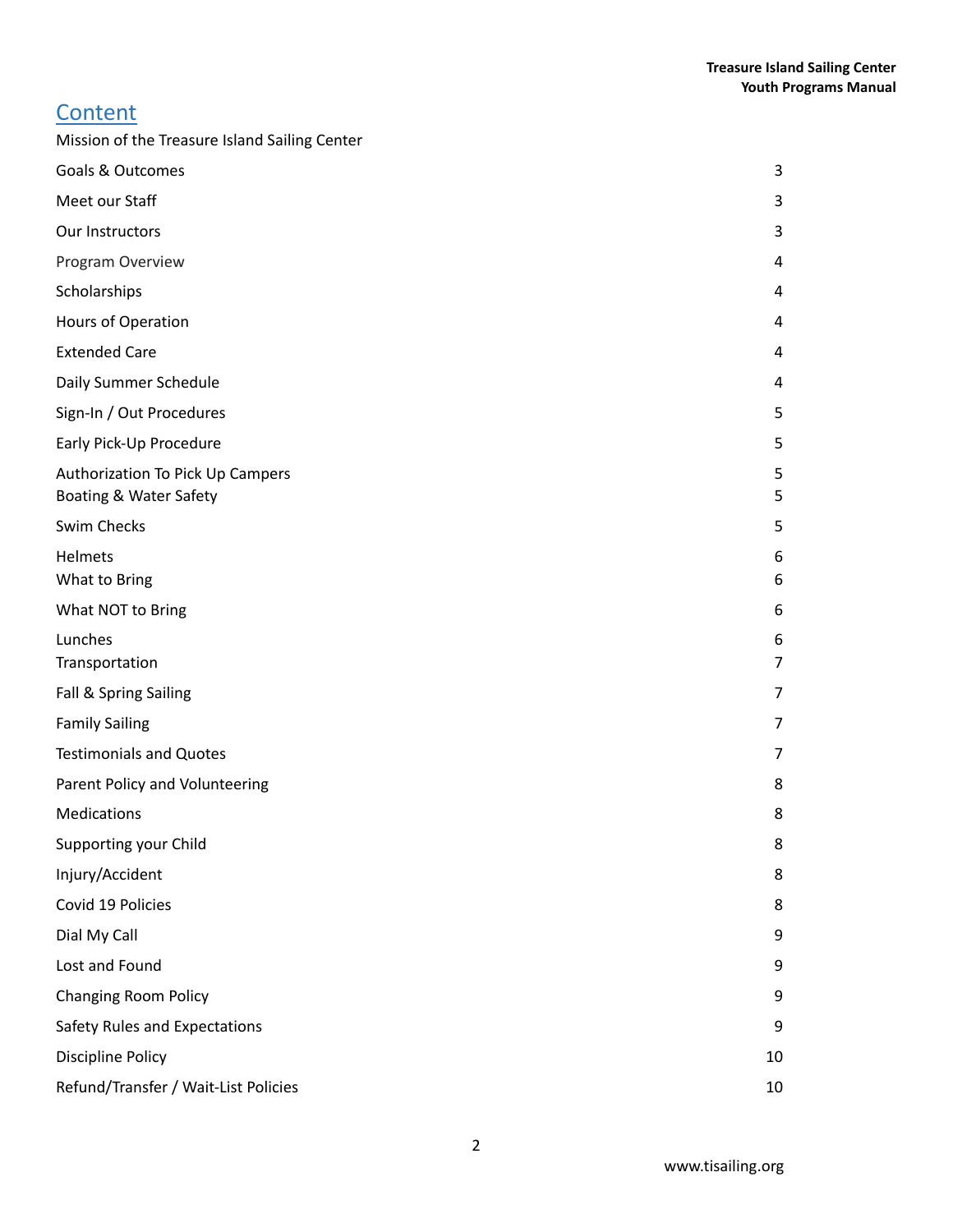#### <span id="page-2-0"></span>**Mission of the Treasure Island Sailing Center**

We create opportunities for people to learn and grow through sailing by providing facilities, sailing instruction, and access to the water for people of all socio-economic backgrounds, abilities and skill levels from novice to Olympian.

#### **Our Vision**

To provide San Francisco with a first rate community sailing center that provides universal access to, and lifelong connections with, the Bay. To serve ALL children in our community and to teach them more than sailing.

#### <span id="page-2-1"></span>**Goals & Outcomes**

At TISC we provide a safe, fun environment to learn and practice sailing skills. Our youth will learn about safe boating practices, teamwork, and how to take care of boating equipment. Our goal is to instill an interest and appreciation for the sport of sailing; develop a respect for the sea and the environment; develop self-confidence, good sportsmanship; all while creating a new community of young and old sailors alike.

At the end of their one or two weeks of camp, sailors will be awarded based on their achievements, character development, improvements, and advancements. This not only gives the students goals to reach, but also lets you, the parent/guardian, know how they have progressed in our programs. Our Youth Program Director and all of our instructors are more than happy to speak with you at any time to discuss how your sailor is doing.

#### <span id="page-2-2"></span>**Meet our Staff**

Luxine Smith, Business Manager: [luxine.smith@tisailing.org](mailto:luxine.smith@tisailing.org) Joshua Leihe, Waterfront Director: [joshua.leihe@tisailing.org](mailto:joshua.leihe@tisailing.org) Pilar Schmidt, Youth Program Director: [pilar.schmidt@tisailing.org](mailto:pilar.schmidt@tisailing.org) Gresha Wallace, Administrative & Outreach Coordinator: [gresha.wallace@tisailing.org](mailto:gresha.wallace@tisailing.org)

Visit <https://www.tisailing.org/staff/> for more team members and biographies.

#### <span id="page-2-3"></span>**Our Instructors**

Our instructors take pride in providing excellent instruction and guidance to every child here at TISC. Each summer we strive to hire a diverse group of staff to work the 3-month season, and it is our goal to retain our instructors and hire from within our Junior Leadership program each year. Our staff is dedicated to serving our mission and your child.

#### <span id="page-2-4"></span>**PROGRAM OVERVIEW**

All youth program participants build confidence in themselves and their abilities, learn teamwork, and develop personal responsibility through sailing. Beginner students build their skills and progress over time into our Intermediate and Advanced courses. Each class is progressive in nature and it's up to the individual student

3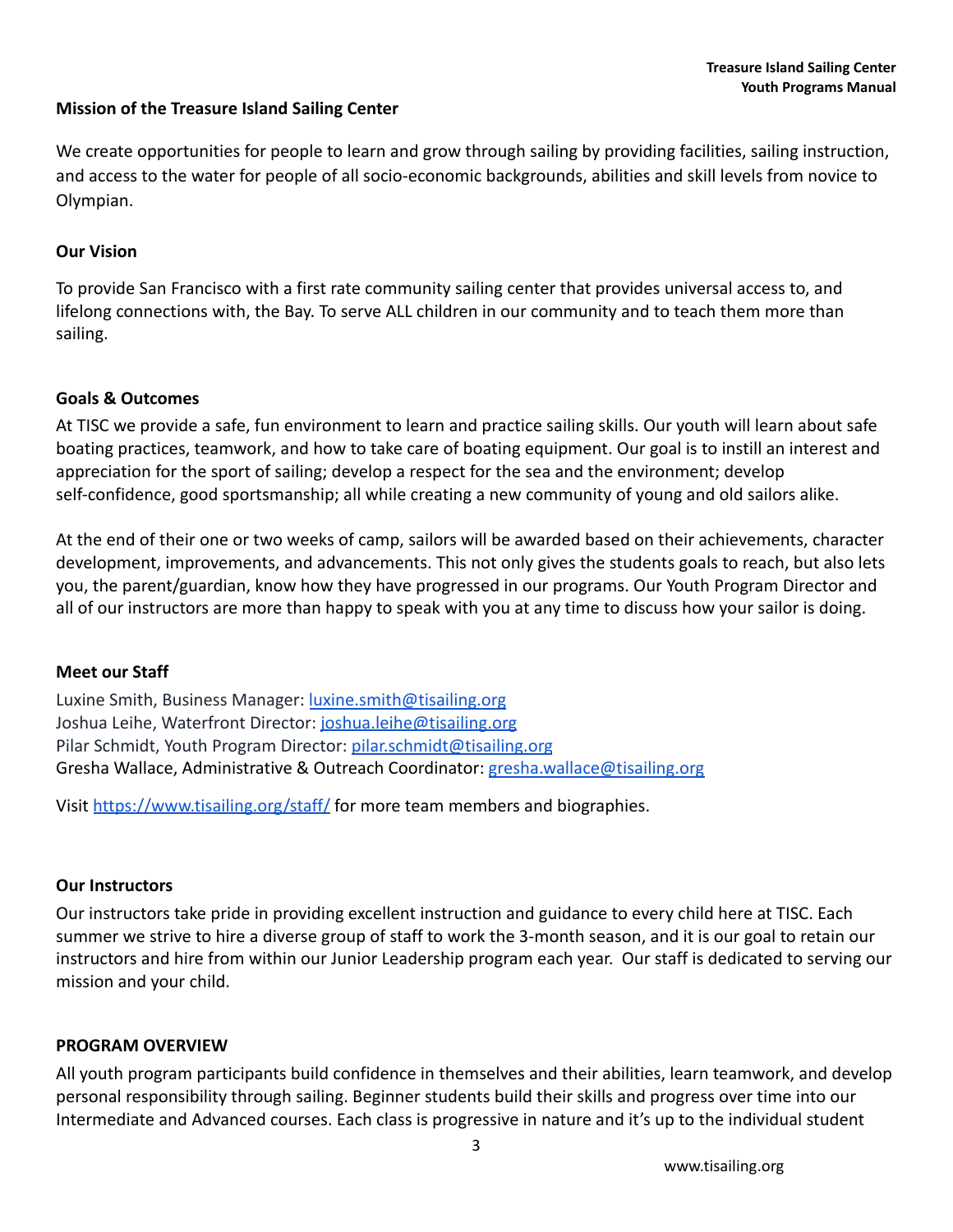and their instructor to decide when they are ready for the next challenge. *Please visit our [website](https://www.tisailing.org/youth/) for current course listings and details on each individual course.*

#### <span id="page-3-0"></span>**[Scholarships](https://www.tisailing.org/scholarships/)**

The Treasure Island Sailing Center (TISC) is committed to providing affordable sailing experiences and scholarships to youth and adaptive participants. TISC has scholarships available for both youth groups and individuals. Apply online at [tisailing.org/scholarships/](https://app.tisailing.org/event/2884).

#### **HOURS, SCHEDULE & DROP OFF/ PICK UP INFORMATION**

#### <span id="page-3-1"></span>**Hours of Operation**

Summer camps at Treasure Island Sailing Center are held between June 13th and August 12th, Monday – Friday 9:00am – 4:00pm. Spring and fall programs are 9am – 12pm and 1pm – 4pm on Saturdays and Sundays, depending on the class. We offer extended care for \$50 / week during summer only (see below for more details).

#### <span id="page-3-2"></span>**Extended Care**

We strongly encourage parents/guardians to take advantage of our Extended Care option in the case that you need to drop our camper/s off early or pick-up a little later. (Availability dependent on Covid guidelines - we hope to offer extended care for summer 2022!)

- Extended care is offered from 8:00AM 9:00AM before the start of camp, and 4:00PM 5:00PM after camp is over.
- Late fees may apply in picking up later than 5:00PM.
- Extended Care is only available while our Summer programs are in session.
- Financial assistance is available to those in need.

#### <span id="page-3-3"></span>**Daily Summer Schedule**

- 8:50–9:00am Students arrive, sign-in, go to their area in the yard to meet with their instructor
- 9:00-9:30am Change into wetsuits and lifejackets, rig boats, launch, help fellow sailors
- 9:30am Meet with their instructor for daily lessons, exercises, and morning chalk talk
- 10:15am On the water and/or land drills/games
- 12:00pm Lunch (come off the water)
- 12:45pm Lunch ends, classes meet at their area in the yard
- 1:00pm Afternoon chalk talk / land drill
- 1:10pm Back on the water
- 3:15-3:30pm Return to the docks, begin de-rig
- 3:30 4pm Change, afternoon snack, students are picked up or signed into Extended Care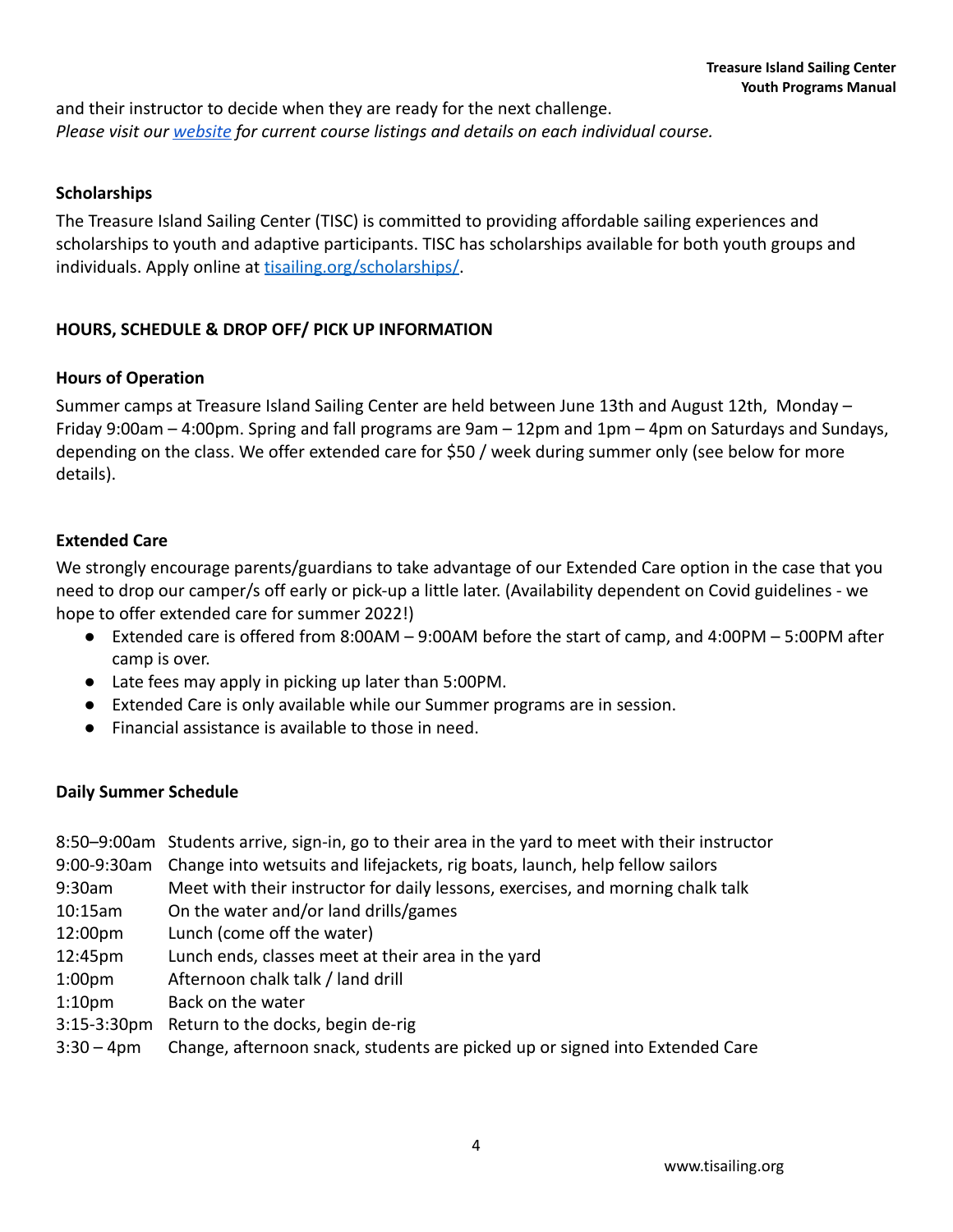#### <span id="page-4-0"></span>**Sign-In/Out Procedures**

All campers are required to be signed in and out each day by a listed parent/guardian. Staff will sign campers in at the front gate upon arrival. Unless enrolled in Extended Care, campers may be signed in no earlier than 8:50am and signed out no later than 4:30pm.

Any campers remaining after 4:30pm will be registered into our Extended Care program and fees may apply. Contact the office if you experience delays in picking up your child. Parents/guardians must sign in and out each day unless you have indicated that they may sign themselves out.

#### <span id="page-4-1"></span>**Early Pick-Up Procedure**

If you need to pick up early, please let the Youth Program Director know in the morning or call the office to ensure that they will be off the water and ready for you.

#### <span id="page-4-2"></span>**Authorization To Pick Up Campers**

You may designate who may pick up your child or if your child may walk home on the questionnaire when registering. If you wish to make changes to this information once camp has started, check in with the Youth Program Director or instructor for a permission form and complete it for each child.

#### <span id="page-4-3"></span>**SAFETY**

#### **Boating & Water Safety**

While having fun is a top priority, safety is our primary goal. In each course we teach water safety techniques to ensure safe boating practices. Students are required to follow all safety rules including personal safety through protection from the sun and the elements, lifejacket protocols\*, proper use and storage of equipment, and behavior expectations and policies. If conditions are deemed unsafe for sailing, students will engage in fun, educational activities on or near the beach or classrooms. Activities may include sailing games at the beach, kayaking, paddle boarding, or STEM activities.

\*Lifejackets are required and provided by TISC. **They must be worn and zipped at all times** while on the docks, 10ft from the water, on boats, and at the beach.

#### <span id="page-4-4"></span>**Swim Checks**

We do not require participants to be able to swim, however, all students enrolled on our progression program are required to pass a swim check in order to participate in our courses. The swim check will take place on the first day of programming or first day of a new session. Students will be asked to slide into the water off our docks while wearing a life jacket and swim the length of the dock. This shows the students what it feels like to be in the water wearing a lifejacket and wetsuit, and allows our Instructors to evaluate their comfort in the open water.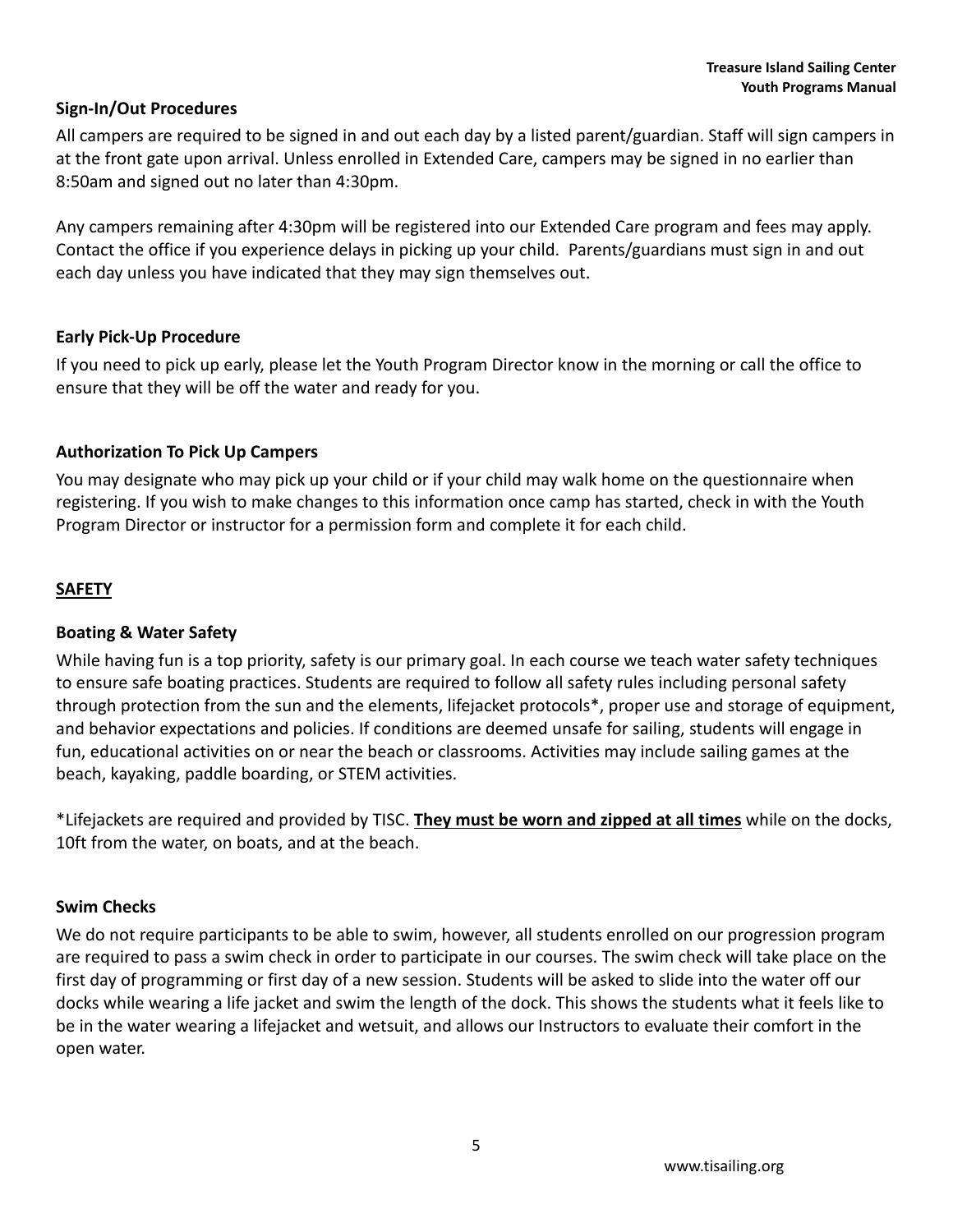#### <span id="page-5-0"></span>**Helmets**

Head injuries in our sport are a consistent risk and we use helmets as a part of our Junior Sailing Program to prevent major head injuries and minor concussions. As youth are learning to sail they are prone to bumps and bruises, but getting hit by the boom can not only cause a severe injury, it can easily turn them off sailing. By requiring youth to wear helmets, we have seen a significant decrease in tears and head injuries.

TISC provides helmets to all youth sailors to use during their course. TISC will ensure helmets remain sanitary by cleaning helmets between uses. Click [here](https://www.bernhelmets.com/products/watts-h2o?variant=13190249381947¤cy=USD&gclid=EAIaIQobChMIp7vu2cCG5gIVFMZkCh05UgXbEAQYAyABEgJ4TvD_BwE) to view the helmets used in our program. If you have any questions regarding helmet usage, please don't hesitate to ask.

#### <span id="page-5-1"></span>**WHAT TO BRING**

#### **TISC Provides: Wetsuit, Lifejacket, Spray Gear, and Sunscreen**

*IMPORTANT: Write your name on all your gear!*

- 1. Please arrive wearing a bathing suit that will fit under a wetsuit
- 2. Refillable water bottle (we try not to give out cups) AND a nutritious lunch
- 3. Non-cotton moisture-wicking clothing
- 4. Closed-toe tennis, water, or sailing shoes *(soft-soled and able to get wet)* **NO SANDALS OR FLIP FLOPS**
- 5. Hat and sunglasses with leash (SPF 30+ hats are recommended)
- 6. A complete change of clothes including a towel, socks, shoes, & underwear

#### <span id="page-5-2"></span>**What NOT to Bring**

Please leave all electronics, toys, jewelry, and expensive clothing at home. **Electronic devices are not permitted at camp.** If campers need to have a cell phone to contact you with, please advise them that it is only to be used for that reason and must be checked into the office during camp. *We are not responsible for any lost, stolen, or damaged property.*

#### <span id="page-5-3"></span>**Lunches**

Please provide your child with a healthy nutritious lunch every day. If this is ever an issue, please let an instructor know. During camp we expend a lot of energy so make sure your child has enough food to get them through the day. We provide a healthy afternoon snack that can be picked up on the deck at the end of camp. Provide a refillable water bottle. Being on the water all day, it is important for your child to stay hydrated. We will encourage them to drink water, not juice or sport drinks, before, during, and after camp.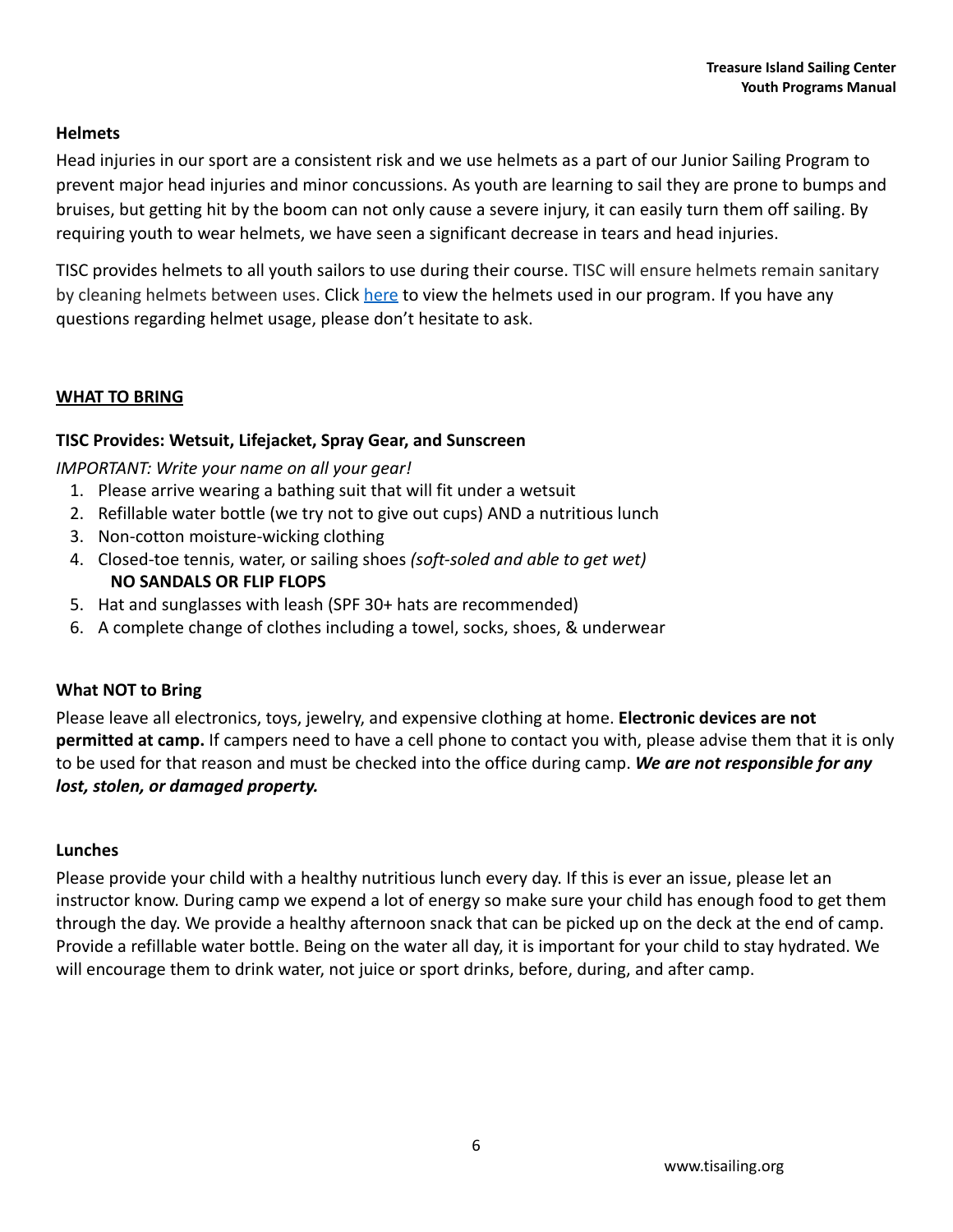#### **TRANSPORTATION**

#### **Carpooling**

On the first day of programming, please sign our Carpool list and opt to share your information with other parents who may coordinate drop off and pick-up through-out the week. TISC will generate the list, it is up to our parents to coordinate. All parents/guardians are encouraged to stay Monday morning to hear our Orientation and Announcements for the week.

#### **Bus**

For children taking the 25 Muni, they may not leave TISC property more than 15 minutes before the bus is due to arrive at our nearest bus stop, unless given permission by parent/guardian.

#### **Rideshare**

[Kangoo](https://www.kangoapp.co/) is a ride-sharing service for kids that is also an option for some families. TISC will require drivers to show them a picture of the child and must have permission on file from parent/guardian before service will be approved. They also can be given a secret question/answer to ask your child so we know they are going with the correct driver.

#### <span id="page-6-0"></span>**OPPORTUNITIES BEYOND CAMP**

#### **Fall & Spring Sailing**

Students can continue their sailing with us throughout the school year by signing up for our Fall and Spring classes. Course offerings can change year to year, so please visit our [website](https://www.tisailing.org/youth/) for current offerings.

#### **Family Programs**

<span id="page-6-1"></span>There are opportunities for families to sail with their child on the weekends or even learn together, [contact us](mailto:manager@tisailing.org) to learn how! Youth program sailors and their families are welcome to join us for Open Sail on weekends, see our website for more information.

#### <span id="page-6-2"></span>**TESTIMONIALS & QUOTES**

As a small non-profit it is very important to us to collect testimonials and quotes from as many students as we can. These are collected with the intention of supporting our annual reports, marketing, and fundraising. We will ask students to complete an end of program survey in order to track how we are serving our students and give them an option to share. If you ever hear a great story about their day or they say something hilarious please send it to us by email.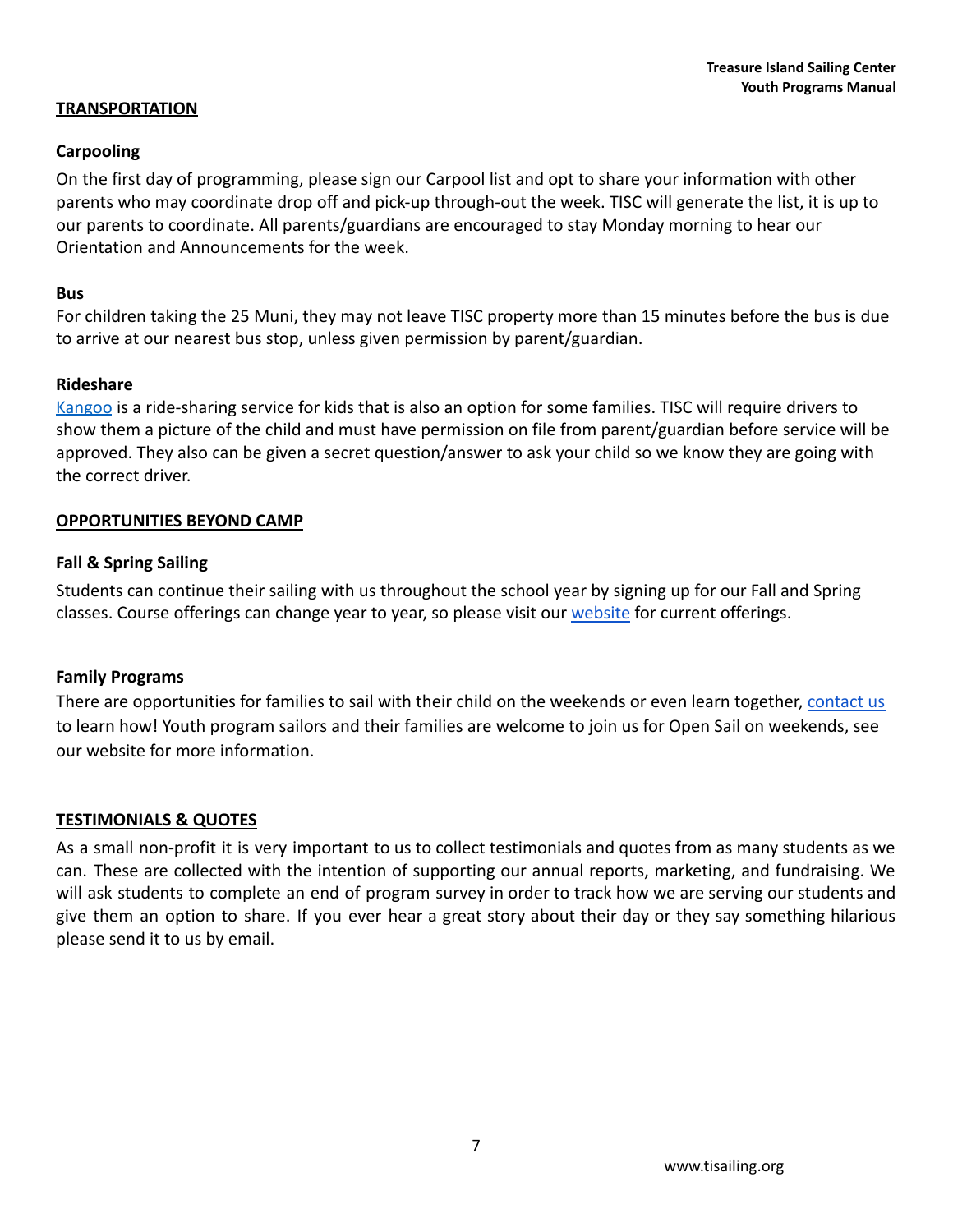#### **OPERATIONAL POLICIES AND PROCEDURES**

#### <span id="page-7-0"></span>**Parent Policy and Volunteering**

TISC is extremely grateful to the many parents that send their young sailors to our programs. We take the responsibility of ensuring your child's safety and happiness during classes very seriously. The TISC staff believes that sailing is about so much more than just learning to tack and jibe, it is about learning responsibility, teamwork and self-reliance. As parents, it's easy to feel the urge to step in and help your children de-rig their boats and put away their wetsuits; however, we ask that you refrain from doing so. This will allow your child to get the most out of our programs and allow the instructors to teach without interruption.

If you would like to become a volunteer at TISC, please contact our Volunteer Coordinator at [programs@tisailing.org](mailto:programs@tisailing.org). *Thanks for your support!*

#### <span id="page-7-1"></span>**Medications**

Instructors can remind campers, but not administer any medication, so please make sure your child is well prepared each day and has what they need and knows how to take it. When registering, indicate all medical information so our staff is well informed in case of emergency. Medications which must be available at all times (such as an epi pen) should be brought in a water proof container and a pouch that can go with the camper on the water. Zip lock bags work well for water proofing. If your child usually takes medication and you are planning on taking them off of it for camp, please let us know. In the past this has resulted in behavior that was not compatible with program safety for some campers. If your child has a serious or life threatening condition, please file an Action Plan with our office.

#### <span id="page-7-2"></span>**Supporting your Child**

Please share any major life changes or other information about your child that will better enable us to support them while at TISC. When instructors are aware of learning differences or behavioral diagnoses it assists them in supporting your child in a successful week of camp. Check in with the instructor the first day of camp for any special concerns or updates or call the office at (415) 421-2225 if you wish to discuss your child's situation prior to the start of camp.

#### <span id="page-7-3"></span>**Injury/Accident**

Our staff are all trained and certified in CPR and First Aid and Concussion protocols. If an incident occurs, staff will provide immediate treatment to their level of certification or contact Emergency Medical Services for further treatment. Staff carry radios for rapid communication on the water. You will be contacted as soon as possible. Please ensure that your emergency contact information is correct and up to date.

#### <span id="page-7-4"></span>**Covid-19 Policies**

The physical health and emotional wellbeing of our campers and staff is our highest priority. We ask that you complete our [screening form](https://docs.google.com/forms/d/e/1FAIpQLScEqD3TDA9fuXME_Bs0Ag9yS1D9V7bG8memHRfJWIholBy6RA/viewform?usp=sf_link) each day before your child comes to TISC. If your child has any symptoms of Covid-19, including fever, vomiting, or not feeling well enough for vigorous physical activity, please keep them

8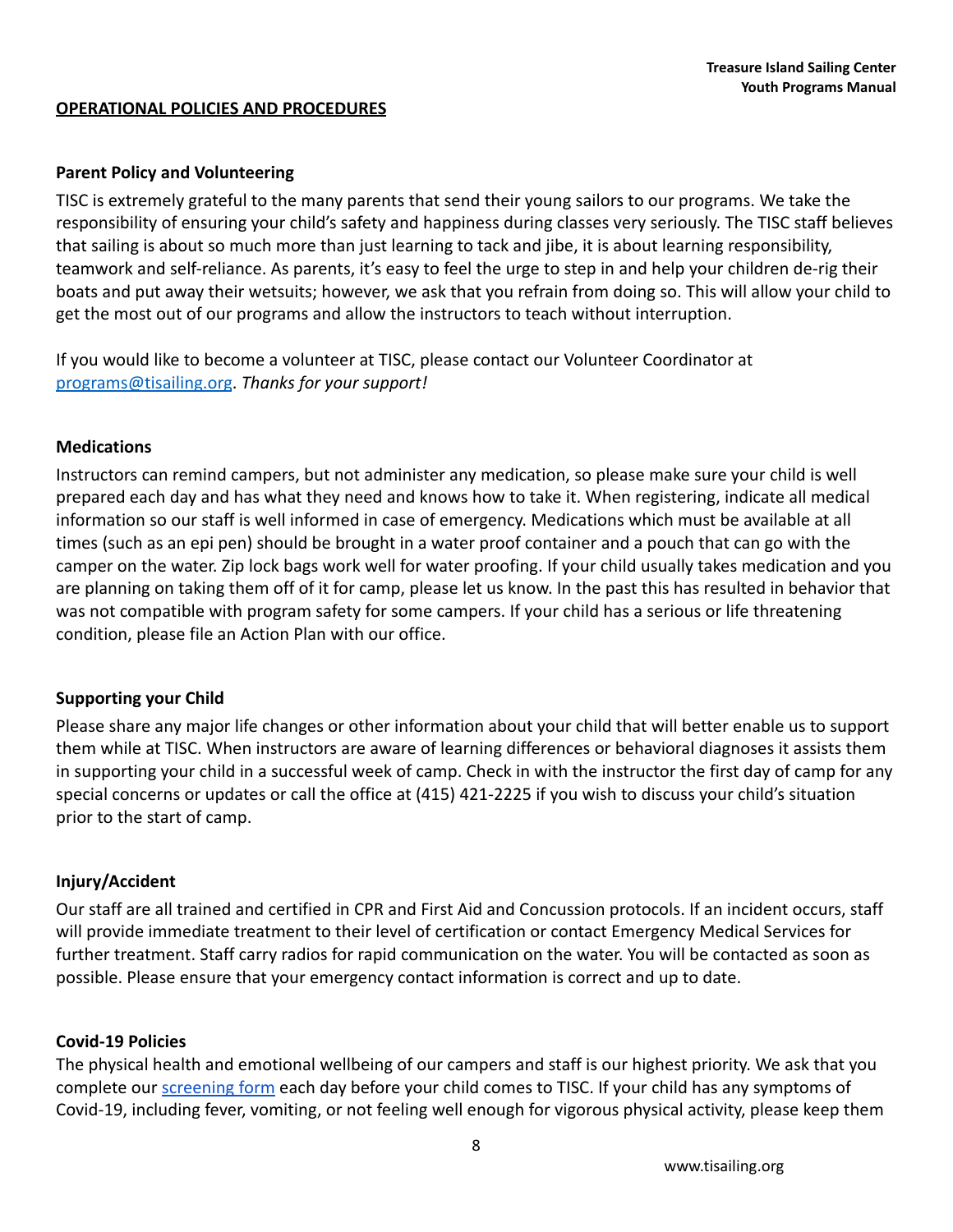home for adequate rest and recovery. Face masks are required at all times on-shore and we are also limiting any time spent indoors to 50% capacity. Our policies are informed by San Francisco's Department of Public Health, and may be adjusted if these guidelines change.

#### <span id="page-8-0"></span>**Dial My Call**

Due to our center being located on an island, access can become limited in the event of a natural emergency or bridge closure. In the event of a bridge closure, shut down of services, or natural disaster we will communicate by text via Dial My Call. This is an announcement service that will give you up to date information or directions. All participant emergency contact info is uploaded automatically, so please make sure your information is current when you register for programs.

#### <span id="page-8-1"></span>**Lost and Found**

**Please write your child's name on all of your gear**. At the end of the day all items found in boats or the changing area will be brought to the deck and sorted in our lost and found bins. Sailors and parents/guardians are encouraged to check the lost and found at the end of their program. Any item left with a name and phone number will be returned at the end of summer. All unclaimed items will be donated by the end of the year.

#### <span id="page-8-2"></span>**Changing Room Policy**

Our changing rooms are open air and not secure. Students are required to wear a bathing suit or other appropriate undergarments (not cotton) under their wetsuits. Whenever students are at the changing room we have instructors present monitoring and doing routine checks.

Youth programs, students aged 8 years old to 12 years old are required to change first. Teens ages 13 years and older will change after rigging their boats. The locker rooms are separated into three parts. The middle changing room is all inclusive and/or used by parents if they need to stay and help their student. At no time are parents/guardians allowed to enter the changing room unless it has been cleared by the instructor present.

#### <span id="page-8-3"></span>**Safety Rules and Expectations**

The following are general safety rules that are to be followed by everyone in the Sailing Program including Coaches and Staff. These rules are posted and discussed on the first day of class. Appropriate behavior is expected at all times. Please review these with your sailor/s prior to the start of your program.

#### **It is important that both you and your child review these rules and guidelines.**

- *● No students on the docks without supervision and a life jacket*
- *● No students allowed at the changing rooms without an instructor supervising, behavior in the changing rooms is monitored by instructors*
- *● Life jackets must be worn and secured at all times while on the docks, pier, boats, and at the beach*
- *● All students must perform a swim check the first day of class*
- *● Helmets are to be worn while sailing and properly cared for*
- *● Closed-toe footwear is to be worn at all times around the facility, beach, and on boats*
- *● No running on the docks or around the facility*
- *● No swimming from or jumping off of boats (except with the permission of the instructors)*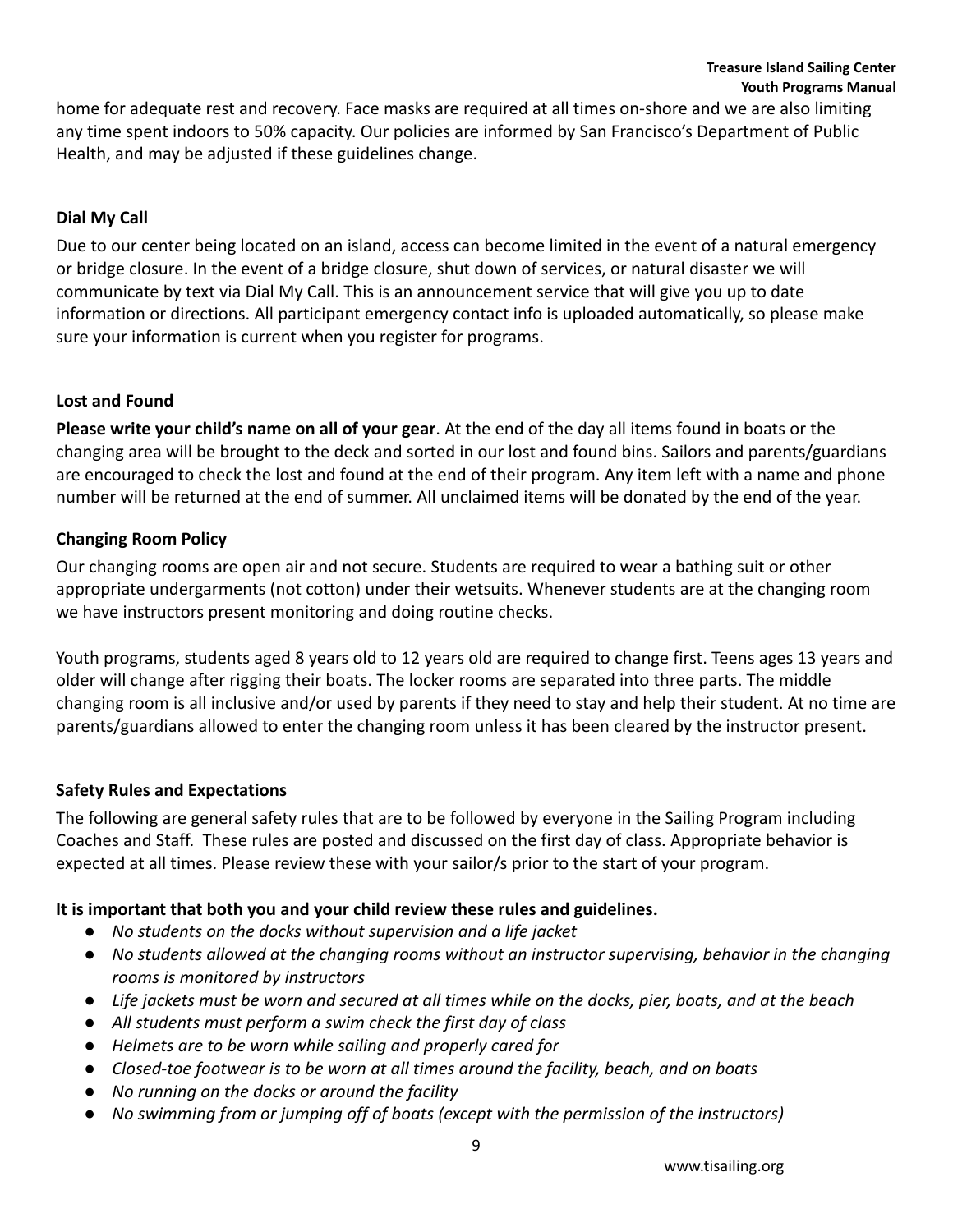- *● Respect one another– no hitting, pushing, or roughhousing*
- *● Use respectful language no swearing, foul, or rude language, or name calling*
- *● No littering on land or water, students are expected to clean up their own trash and keep belongings at their designated class area organized*
- *● Stay with the class unless you have permission from an instructor to leave*
- *● Prior to drills, all boats must stay within hailing distance of the safety/coach boat*
- *● No playing on or near the ramps, cranes, and hoists*
- *● Watch fingers and feet between boats, docks, and moving parts*
- *● TISC-owned boats must be properly returned and put away after use*
- *● Sailors must make every effort to avoid collisions*

#### <span id="page-9-0"></span>**Discipline Policy**

The rules and discipline policy apply to all children and staff involved in the Junior Programs. Violations include, but are not limited to, breaking program rules, inappropriate language, destruction of property, physical/verbal abuse of another student or instructor, and bullying. If there is more than one incident, the Youth Program Director will work with the parent/guardian to come up with a behavior plan.

The discipline policy maintains that each sailor will have three chances to correct any violations. Instructors will report any incidents directly to the Youth Program Director.

#### **Policy:**

1. **First Incident**: The student will be reminded of the rules and helped by an instructor to correct the behavior. 2**. Second Incident**: The student will be warned and the parent/guardian will be informed and asked to meet with the Program Manager. A plan of improvement will be agreed upon by all parties.

3. **Third Incident**: The student will be asked to sit out for the rest of the day. The parent/guardian will be informed and asked to meet with the Program Manager, or will be asked to pick up the child early if the incident warrants it.

4**. Continued**: Continued abuse of the rules will result in expulsion from the program. The parent/guardian and the Executive Director will be informed. No fees will be refunded.

TISC reserves the right to treat all infractions and violations on a case by case basis, keeping the safety of all participants in mind. In the case of intentional physical or verbal abuse, parents will be called immediately to pick up their child and a behavior contract will be implemented.

#### <span id="page-9-1"></span>**Refund/Transfer/Waitlist Policies**

**Refund/Transfer Policy**: We appreciate the opportunity to serve you and count on your registration both to fund and staff our programs. We understand that sometimes a cancellation is unavoidable. Please be considerate of our time and efforts prior to registering.

If you do need to cancel, our policy is as follows:

- Before 30 Days Full Refund
- Before 15 days 50% Refund